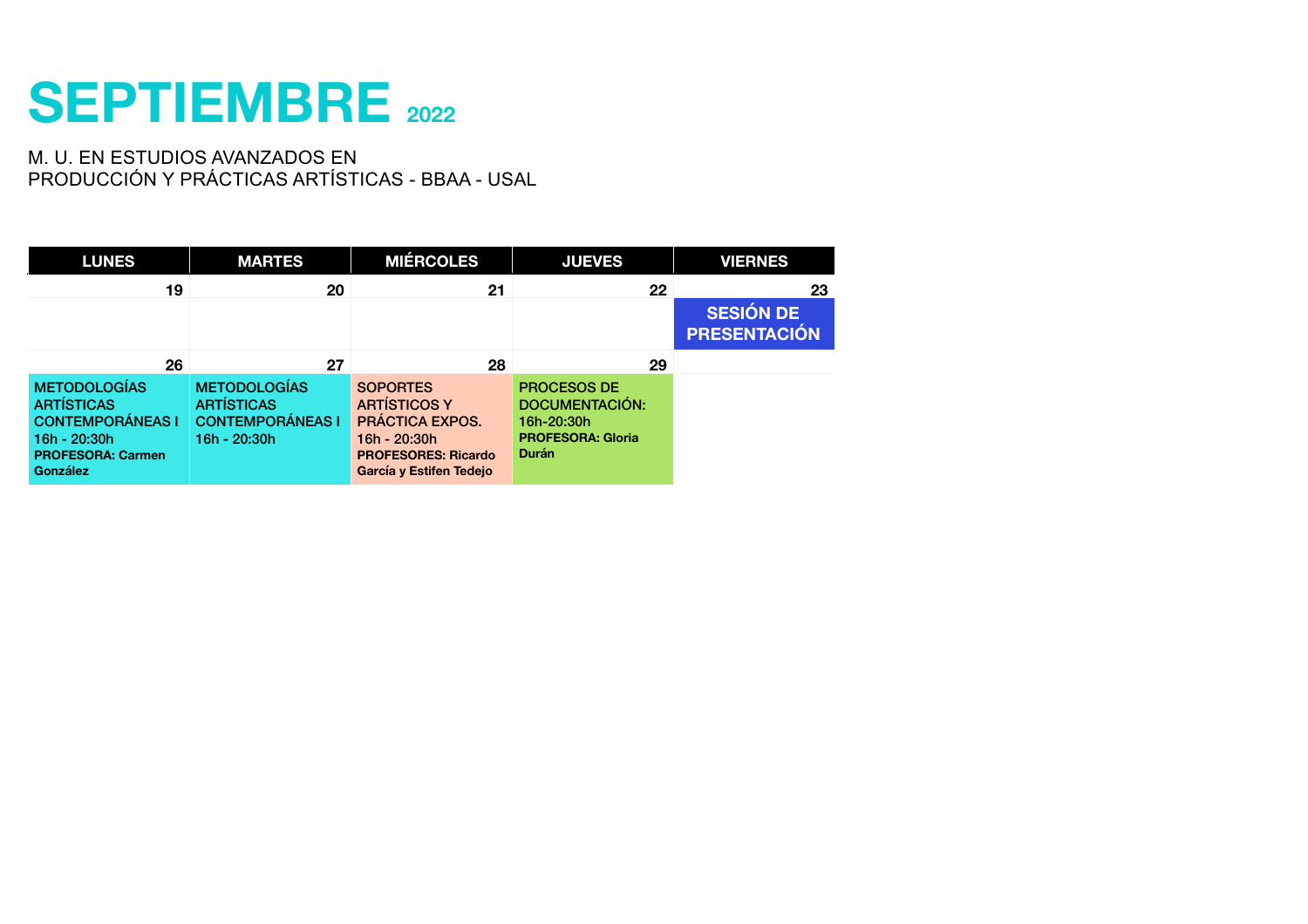

| <b>LUNES</b>                                                                        | <b>MARTES</b>                                                                       | <b>MIÉRCOLES</b>                                                                 | <b>JUEVES</b>                                             | <b>VIERNES</b> |
|-------------------------------------------------------------------------------------|-------------------------------------------------------------------------------------|----------------------------------------------------------------------------------|-----------------------------------------------------------|----------------|
| 3                                                                                   | 4                                                                                   | 5                                                                                | 6                                                         | 7              |
| <b>METODOLOGÍAS</b><br><b>ARTÍSTICAS</b><br><b>CONTEMPORÁNEAS I</b><br>16h - 20:30h | <b>METODOLOGÍAS</b><br><b>ARTÍSTICAS</b><br><b>CONTEMPORÁNEAS I</b><br>16h - 20:30h | <b>SOPORTES</b><br><b>ARTÍSTICOS Y</b><br><b>PRÁCTICA EXPOS.</b><br>16h - 20:30h | <b>PROCESOS DE</b><br><b>DOCUMENTACIÓN:</b><br>16h-20:30h |                |
| 10                                                                                  | 11                                                                                  | 12                                                                               | 13                                                        | 14             |
| <b>METODOLOGÍAS</b><br><b>ARTÍSTICAS</b><br><b>CONTEMPORÁNEAS I</b><br>16h - 20:30h | <b>METODOLOGÍAS</b><br><b>ARTÍSTICAS</b><br><b>CONTEMPORÁNEAS I</b><br>16h - 20:30h |                                                                                  | <b>PROCESOS DE</b><br><b>DOCUMENTACIÓN:</b><br>16h-20:30h |                |
| 17                                                                                  | 18                                                                                  | 19                                                                               | 20                                                        | 21             |
| <b>METODOLOGÍAS</b><br><b>ARTÍSTICAS</b><br><b>CONTEMPORÁNEAS I</b><br>16h - 20:30h | <b>METODOLOGÍAS</b><br><b>ARTÍSTICAS</b><br><b>CONTEMPORÁNEAS I</b><br>16h - 20:30h | <b>SOPORTES</b><br><b>ARTÍSTICOS Y</b><br><b>PRÁCTICA EXPOS.</b><br>16h - 20:30h | <b>PROCESOS DE</b><br><b>DOCUMENTACIÓN:</b><br>16h-20:30h |                |
| 24                                                                                  | 25                                                                                  | 26                                                                               | 27                                                        | 28             |
| <b>METODOLOGÍAS</b><br><b>ARTÍSTICAS</b><br><b>CONTEMPORÁNEAS I</b><br>16h - 20:30h | <b>METODOLOGÍAS</b><br><b>ARTÍSTICAS</b><br><b>CONTEMPORÁNEAS I</b><br>16h - 20:30h | <b>SOPORTES</b><br><b>ARTÍSTICOS Y</b><br><b>PRÁCTICA EXPOS.</b><br>16h - 20:30h | <b>PROCESOS DE</b><br><b>DOCUMENTACIÓN:</b><br>16h-20:30h |                |
| 31                                                                                  |                                                                                     |                                                                                  |                                                           |                |
| <b>METODOLOGÍAS</b><br><b>ARTÍSTICAS</b><br><b>CONTEMPORÁNEAS I</b><br>16h - 20:30h |                                                                                     |                                                                                  |                                                           |                |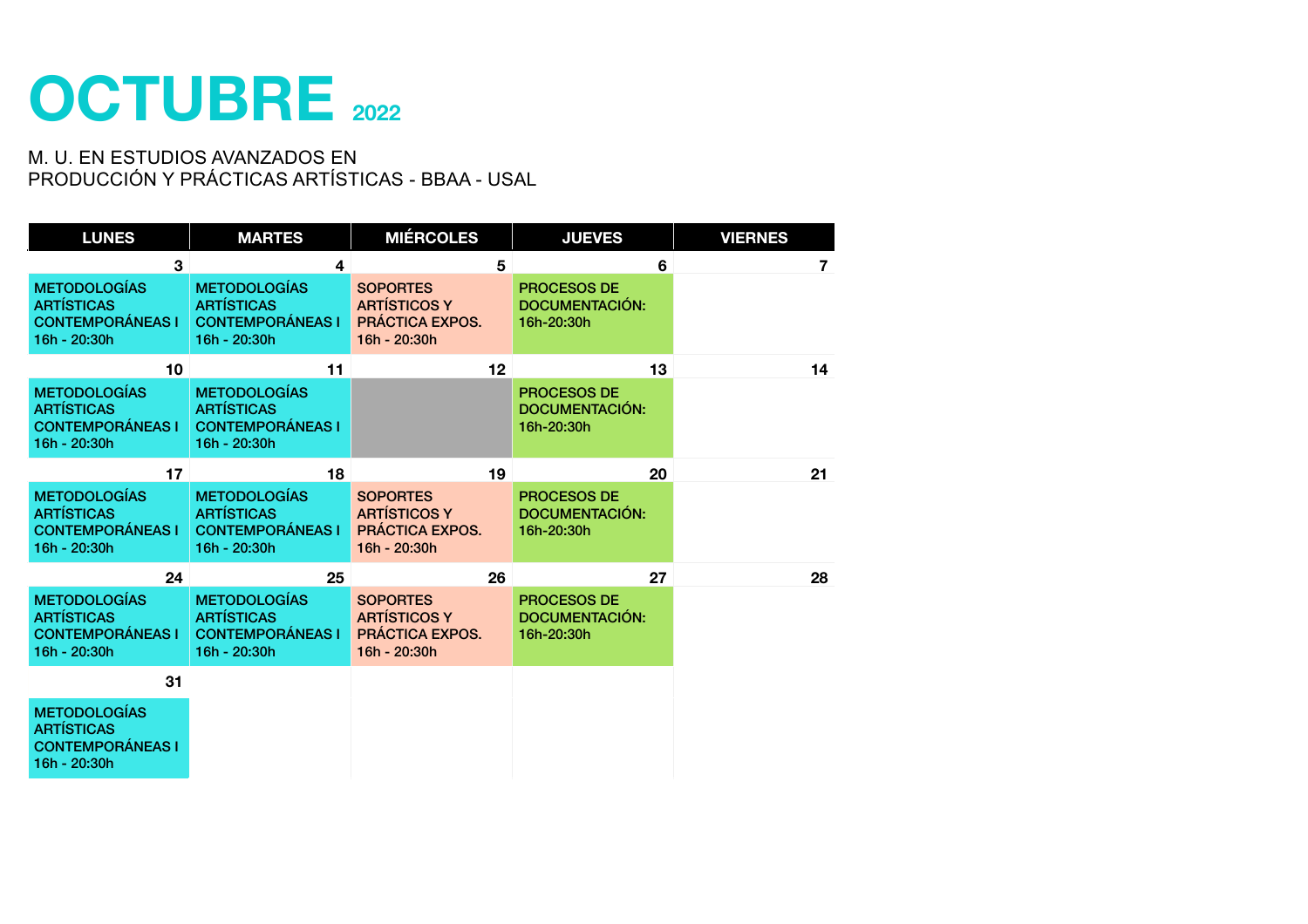### **NOVIEMBRE <sup>2022</sup>**

| <b>LUNES</b>                                                                                                                                                       | <b>MARTES</b>                                                                      | <b>MIÉRCOLES</b>                                                                 | <b>JUEVES</b>                                                                                                                    | <b>VIERNES</b>                                                                                                                                                                 |
|--------------------------------------------------------------------------------------------------------------------------------------------------------------------|------------------------------------------------------------------------------------|----------------------------------------------------------------------------------|----------------------------------------------------------------------------------------------------------------------------------|--------------------------------------------------------------------------------------------------------------------------------------------------------------------------------|
|                                                                                                                                                                    | 1                                                                                  | $\overline{2}$                                                                   | 3                                                                                                                                | $\overline{\mathbf{4}}$                                                                                                                                                        |
|                                                                                                                                                                    |                                                                                    | <b>SOPORTES</b><br><b>ARTÍSTICOS Y</b><br><b>PRÁCTICA EXPOS.</b><br>16h - 20:30h | <b>TEORÍA DE LA</b><br><b>IMAGEN Y CULTURA</b><br><b>VISUAL</b><br>$10h - 13h$<br><b>PROFESORES: L. Lahoz</b><br>y A. Santamaría |                                                                                                                                                                                |
| $\overline{7}$                                                                                                                                                     | 8                                                                                  | 9                                                                                | 10                                                                                                                               | 11                                                                                                                                                                             |
| <b>METODOLOGÍAS</b><br><b>ARTÍSTICAS</b><br><b>CONTEMPORÁNEAS</b><br>II 16h-20:30h<br><b>PROFESORES: V. del</b><br>Río, A. Santamaría y L.<br><b>Gómez Vaquero</b> | <b>METODOLOGÍAS</b><br><b>ARTÍSTICAS</b><br><b>CONTEMPORÁNEAS II</b><br>16h-20:30h | <b>SOPORTES</b><br><b>ARTÍSTICOS Y</b><br><b>PRÁCTICA EXPOS.</b><br>16h - 20:30h | <b>TEORÍA DE LA</b><br><b>IMAGEN Y CULTURA</b><br><b>VISUAL</b><br>$10h - 13h$                                                   | <b>CAMPO ARTÍSTICO E</b><br><b>INDUSTRIA</b><br><b>CULTURAL.</b><br>$10h - 13h$<br><b>PROFESORES: D.</b><br>Hernández, A. Notario,<br>R. M. Benéitez y A.<br><b>Santamaría</b> |
| 14                                                                                                                                                                 | 15                                                                                 | 16                                                                               | 17                                                                                                                               | 18                                                                                                                                                                             |
| <b>METODOLOGÍAS</b><br><b>ARTÍSTICAS</b><br><b>CONTEMPORÁNEAS</b><br>II 16h-20:30h                                                                                 | <b>METODOLOGÍAS</b><br><b>ARTÍSTICAS</b><br><b>CONTEMPORÁNEAS II</b><br>16h-20:30h | <b>SOPORTES</b><br><b>ARTÍSTICOS Y</b><br><b>PRÁCTICA EXPOS.</b><br>16h - 20:30h | <b>TEORÍA DE LA</b><br><b>IMAGEN Y CULTURA</b><br><b>VISUAL</b><br>$10h - 13h$                                                   | <b>CAMPO ARTÍSTICO E</b><br><b>INDUSTRIA</b><br><b>CULTURAL.</b><br>$10h - 13h$                                                                                                |
| 21                                                                                                                                                                 | 22                                                                                 | 23                                                                               | 24                                                                                                                               | 25                                                                                                                                                                             |
| <b>METODOLOGÍAS</b><br><b>ARTÍSTICAS</b><br><b>CONTEMPORÁNEAS</b><br>II 16h-20:30h                                                                                 |                                                                                    | <b>SOPORTES</b><br><b>ARTÍSTICOS Y</b><br><b>PRÁCTICA EXPOS.</b><br>16h - 20:30h | <b>TEORÍA DE LA</b><br><b>IMAGEN Y CULTURA</b><br><b>VISUAL</b><br>$10h - 13h$                                                   | <b>CAMPO ARTÍSTICO E</b><br><b>INDUSTRIA</b><br><b>CULTURAL.</b><br>$10h - 13h$                                                                                                |
| 28                                                                                                                                                                 | 29                                                                                 | 30                                                                               |                                                                                                                                  |                                                                                                                                                                                |
| <b>TALLER DE</b><br><b>ESCRITURA TEÓRICA</b><br>16h - 20:30<br>PROFESOR: V. del Río                                                                                | <b>TALLER DE</b><br><b>ESCRITURA TEÓRICA</b><br>16h - 20:30                        | <b>SOPORTES</b><br><b>ARTÍSTICOS Y</b><br><b>PRÁCTICA EXPOS.</b><br>16h - 20:30h |                                                                                                                                  |                                                                                                                                                                                |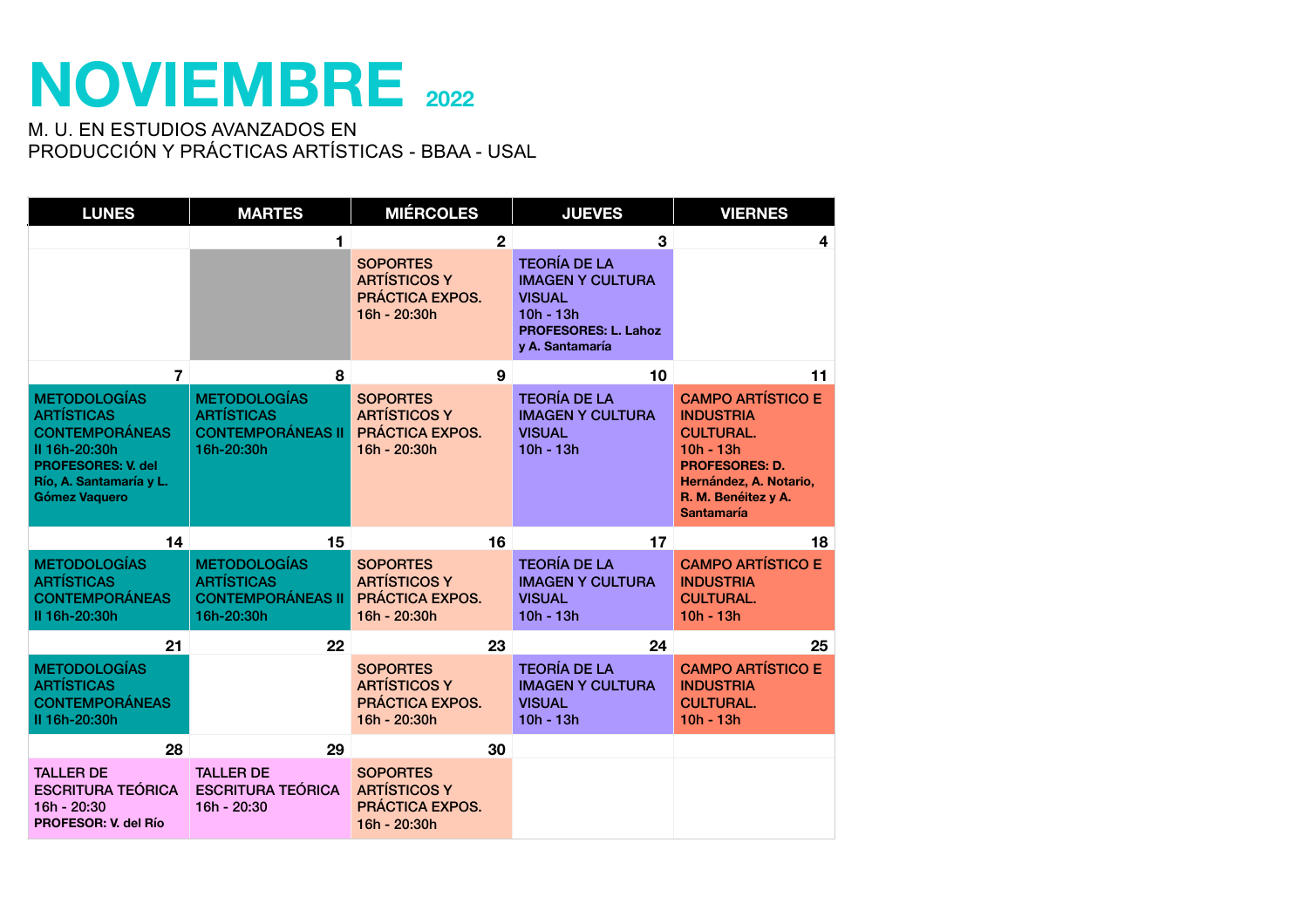### **DICIEMBRE <sup>2022</sup>**

| <b>LUNES</b> | <b>MARTES</b> | <b>MIÉRCOLES</b>                                                          |                                                                                     | <b>JUEVES</b>                                               | <b>VIERNES</b>                                                                  |                                                             |  |
|--------------|---------------|---------------------------------------------------------------------------|-------------------------------------------------------------------------------------|-------------------------------------------------------------|---------------------------------------------------------------------------------|-------------------------------------------------------------|--|
|              |               |                                                                           | <b>Mañana</b>                                                                       | <b>Tarde</b><br>1.                                          | Mañana                                                                          | <b>Tarde</b><br>$\mathbf{2}$                                |  |
|              |               |                                                                           | <b>TEORÍA DE LA</b><br><b>IMAGEN Y CULTURA</b><br><b>VISUAL</b><br>$9:30h - 12:30h$ | <b>TALLER DE</b><br><b>ESCRITURA TEÓRICA</b><br>16h - 20:30 | <b>CAMPO ARTÍSTICO E</b><br><b>INDUSTRIA</b><br><b>CULTURAL.</b><br>$10h - 13h$ | <b>TALLER DE</b><br><b>ESCRITURA TEÓRICA</b><br>16h - 20:30 |  |
| 5            | 6             |                                                                           |                                                                                     | 8                                                           |                                                                                 | 9                                                           |  |
|              |               | <b>SOPORTES</b><br><b>ARTÍSTICOS Y</b><br>PRÁCTICA EXPOS.<br>16h - 20:30h |                                                                                     |                                                             | <b>CAMPO ARTÍSTICO E</b><br><b>INDUSTRIA</b><br><b>CULTURAL.</b><br>$10h - 13h$ | <b>TALLER DE</b><br><b>ESCRITURA TEÓRICA</b><br>16h - 20:30 |  |
| 12           | 13            | 14                                                                        |                                                                                     | 15                                                          |                                                                                 | 16                                                          |  |
|              |               | <b>SOPORTES</b><br><b>ARTÍSTICOS Y</b><br>PRÁCTICA EXPOS.<br>16h - 20:30h |                                                                                     |                                                             |                                                                                 |                                                             |  |
| 19           | 20            | 21                                                                        |                                                                                     | 22                                                          |                                                                                 | 23                                                          |  |
|              |               | <b>SOPORTES</b><br><b>ARTÍSTICOS Y</b><br>PRÁCTICA EXPOS.<br>16h - 20:30h |                                                                                     |                                                             |                                                                                 |                                                             |  |
| 26           | 27            | 29                                                                        |                                                                                     | 29                                                          |                                                                                 | 30                                                          |  |
|              |               |                                                                           |                                                                                     |                                                             |                                                                                 |                                                             |  |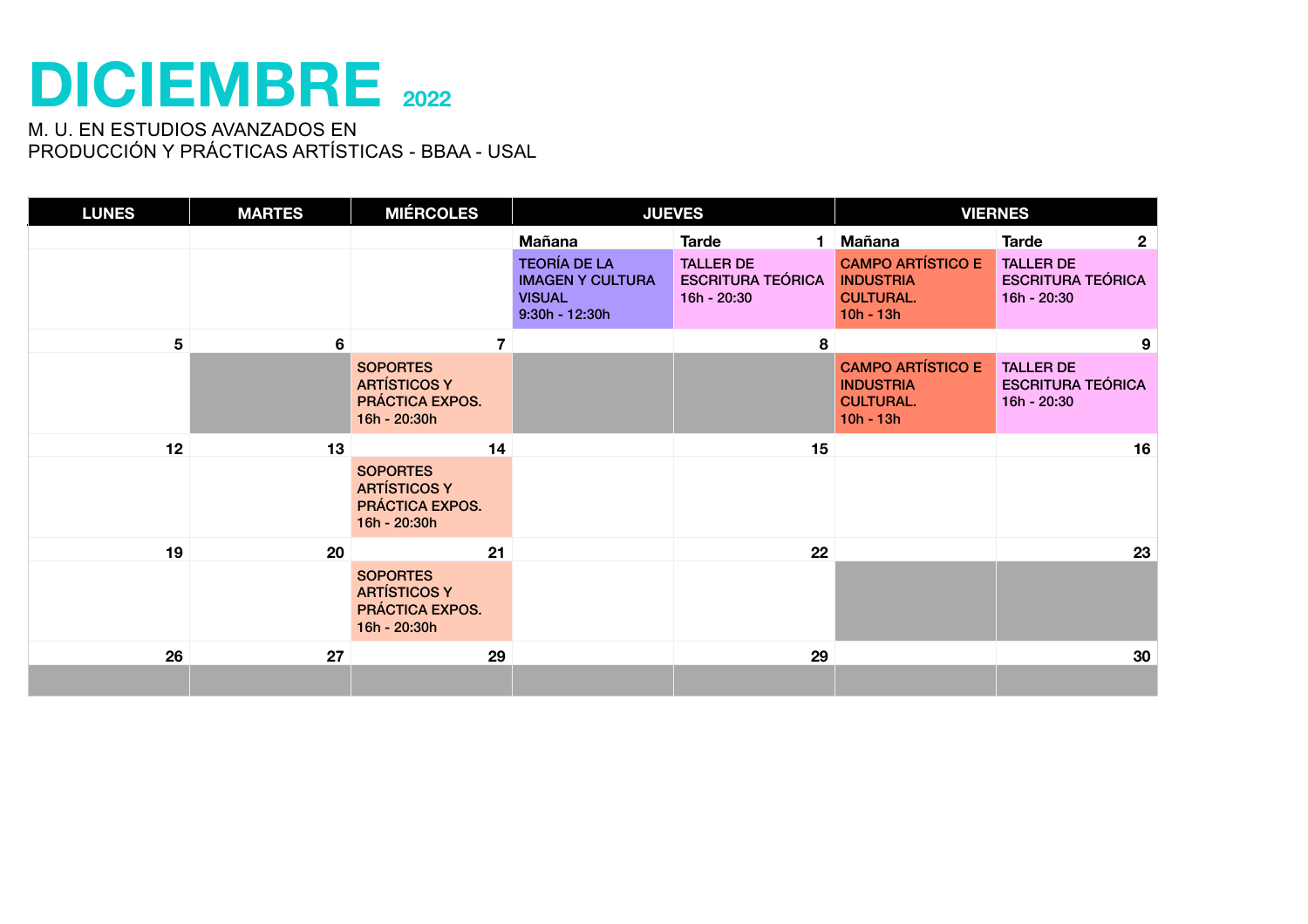### **ENERO 2023**

|                                                                                                                  | <b>LUNES</b>                                                                                                                                      | <b>MARTES</b>                                                                                                                                                          | <b>MIÉRCOLES</b>                                                                   |    | <b>JUEVES</b>   | <b>VIERNES</b> | <b>SÁBADO</b> |
|------------------------------------------------------------------------------------------------------------------|---------------------------------------------------------------------------------------------------------------------------------------------------|------------------------------------------------------------------------------------------------------------------------------------------------------------------------|------------------------------------------------------------------------------------|----|-----------------|----------------|---------------|
|                                                                                                                  |                                                                                                                                                   | $\mathbf{2}$                                                                                                                                                           | 3                                                                                  | 4  | $5\phantom{.0}$ | 6              | 7             |
|                                                                                                                  |                                                                                                                                                   |                                                                                                                                                                        |                                                                                    |    |                 |                |               |
| <b>Mañana</b>                                                                                                    | 9<br><b>Tarde</b>                                                                                                                                 | 10                                                                                                                                                                     |                                                                                    | 11 | 12              | 13             | 14            |
|                                                                                                                  | <b>PROCESOS</b><br><b>CREATIVOS DE LA</b><br><b>IMAGEN TÉCNICA.</b><br>16h - 20:30<br><b>PROFESOR: Javier</b><br>Frutos, Víctor del Río           | <b>PROCESOS</b><br><b>CREATIVOS DE LA</b><br><b>IMAGEN TÉCNICA.</b><br>16h - 20:30                                                                                     | <b>PROCESOS</b><br><b>CREATIVOS DE LA</b><br><b>IMAGEN TÉCNICA.</b><br>16h - 20:30 |    |                 |                |               |
|                                                                                                                  | 16<br><b>Tarde</b>                                                                                                                                | 17                                                                                                                                                                     |                                                                                    | 18 | 19              | 20             | 21            |
|                                                                                                                  | <b>PROCESOS</b><br><b>CREATIVOS DE LA</b><br><b>IMAGEN TÉCNICA.</b><br>16h - 20:30                                                                | <b>PROCESOS</b><br><b>CREATIVOS DE LA</b><br><b>IMAGEN TÉCNICA.</b><br>16h - 20:30                                                                                     | <b>PROCESOS</b><br><b>CREATIVOS DE LA</b><br><b>IMAGEN TÉCNICA.</b><br>16h - 20:30 |    |                 |                |               |
|                                                                                                                  | 23                                                                                                                                                | 24                                                                                                                                                                     |                                                                                    | 25 | 26              | 27             | 28            |
|                                                                                                                  |                                                                                                                                                   |                                                                                                                                                                        |                                                                                    |    |                 |                |               |
| <b>Mañana</b>                                                                                                    | 30<br><b>Tarde</b>                                                                                                                                | 31                                                                                                                                                                     |                                                                                    |    |                 |                |               |
| <b>TALLER DE OBRA</b><br>MÚLTIPLE.<br><b>CONTEXTOS</b><br>10h - 14:30h<br>Profesora: María Reina<br><b>Salas</b> | <b>INSTALACIÓN</b><br>(ESPACIO, LUGAR Y<br>TERRITORIO).<br>16h - 20:30h<br><b>Profesores: Gloria</b><br>Durán, Diego del Pozo y<br><b>Ana Pol</b> | <b>LABORATORIO DE</b><br><b>PRODUCCIÓN</b><br><b>AUDIOVISUAL.</b><br>16h - 20:30h<br><b>Profesores: Laura</b><br>Gómez Vaquero y<br><b>Fernando González</b><br>García |                                                                                    |    |                 |                |               |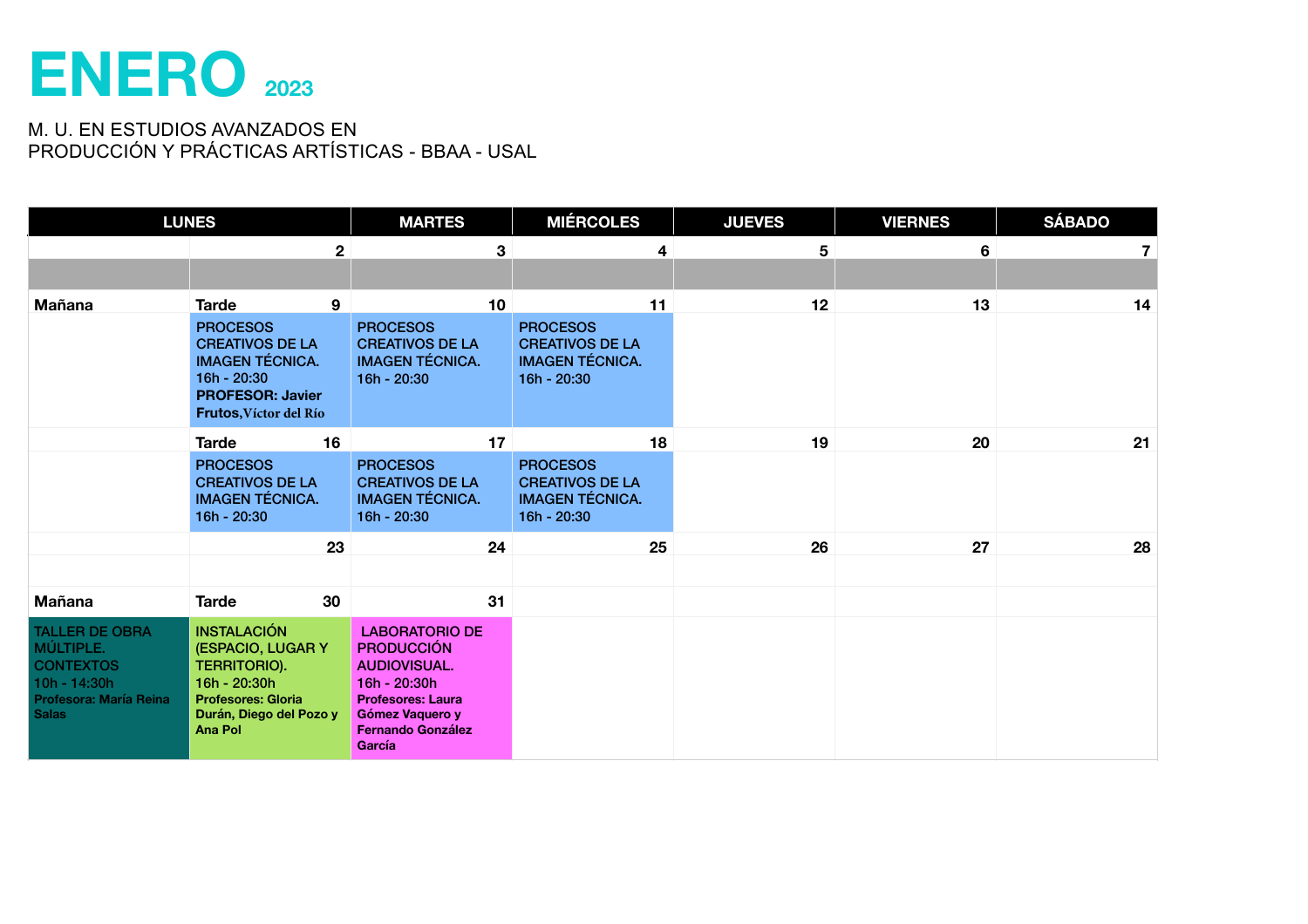## **FEBRERO <sup>2023</sup>**

| <b>LUNES</b>                                                             |                                                                                | <b>MARTES</b>                                                                                                           | <b>MIÉRCOLES</b>                                                                                    | <b>JUEVES</b>                                                                                                                          | <b>VIERNES</b> |
|--------------------------------------------------------------------------|--------------------------------------------------------------------------------|-------------------------------------------------------------------------------------------------------------------------|-----------------------------------------------------------------------------------------------------|----------------------------------------------------------------------------------------------------------------------------------------|----------------|
|                                                                          |                                                                                |                                                                                                                         | 1                                                                                                   | $\mathbf{2}$                                                                                                                           | 3              |
|                                                                          |                                                                                |                                                                                                                         | <b>LABORATORIO DE</b><br><b>PRODUCCIÓN</b><br><b>AUDIOVISUAL.</b><br>16h - 20:30h                   | PROYECTO DE<br><b>INVESTIGACIÓN</b><br>PICTÓRICO.<br>16h-20:30h<br>Profesores: J. M.<br>Larrondo, J. Martín y J.<br>Sebastián González |                |
| <b>Mañana</b>                                                            | <b>Tarde</b>                                                                   | $\overline{7}$                                                                                                          | 8                                                                                                   | 9                                                                                                                                      | 10             |
| <b>TALLER DE OBRA</b><br>MÚLTIPLE.<br><b>CONTEXTOS</b><br>$10h - 14:30h$ | <b>INSTALACIÓN</b><br>(ESPACIO, LUGAR Y<br><b>TERRITORIO).</b><br>16h - 20:30h | <b>LABORATORIO DE</b><br><b>PRODUCCIÓN</b><br><b>AUDIOVISUAL.</b><br>16h - 20:30h                                       | <b>LABORATORIO DE</b><br><b>PRODUCCIÓN</b><br><b>AUDIOVISUAL.</b><br>16h - 20:30h                   | PROYECTO DE<br><b>INVESTIGACIÓN</b><br>PICTÓRICO.<br>16h-20:30h                                                                        |                |
| <b>Mañana</b>                                                            | <b>Tarde</b><br>13                                                             | 14                                                                                                                      | 15                                                                                                  | 16                                                                                                                                     | 17             |
| <b>TALLER DE OBRA</b><br>MÚLTIPLE.<br><b>CONTEXTOS</b><br>10h - 14:30h   | <b>INSTALACIÓN</b><br>(ESPACIO, LUGAR Y<br><b>TERRITORIO).</b><br>16h - 20:30h | <b>LABORATORIO DE</b><br><b>PRODUCCIÓN</b><br><b>AUDIOVISUAL.</b><br>16h - 20:30h                                       | <b>LABORATORIO DE</b><br><b>PRODUCCIÓN</b><br><b>AUDIOVISUAL.</b><br>16h - 20:30h                   | PROYECTO DE<br><b>INVESTIGACIÓN</b><br>PICTÓRICO.<br>16h-20:30h                                                                        |                |
| <b>Mañana</b>                                                            | 20<br><b>Tarde</b>                                                             | 21                                                                                                                      | 22                                                                                                  | 23                                                                                                                                     | 24             |
| <b>TALLER DE OBRA</b><br>MÚLTIPLE.<br><b>CONTEXTOS</b><br>10h - 14:30h   | <b>INSTALACIÓN</b><br>(ESPACIO, LUGAR Y<br><b>TERRITORIO).</b><br>16h - 20:30h | <b>PRÁCTICAS</b><br><b>PERFORMATIVAS</b><br>(PERCEPCIÓN,<br><b>CUERPO Y ESPACIO)</b><br>16h-20:30<br>Profesora: Ana Pol | <b>PRÁCTICAS</b><br><b>PERFORMATIVAS</b><br>(PERCEPCIÓN,<br><b>CUERPO Y ESPACIO)</b><br>16h - 20:30 | PROYECTO DE<br><b>INVESTIGACIÓN</b><br>PICTÓRICO.<br>16h-20:30h                                                                        |                |
| <b>Mañana</b>                                                            | 27<br><b>Tarde</b>                                                             | 28                                                                                                                      |                                                                                                     |                                                                                                                                        |                |
| <b>TALLER DE OBRA</b><br>MÚLTIPLE.<br><b>CONTEXTOS</b><br>10h - 14:30h   | <b>INSTALACIÓN</b><br>(ESPACIO, LUGAR Y<br><b>TERRITORIO).</b><br>16h - 20:30h | <b>PRÁCTICAS</b><br><b>PERFORMATIVAS</b><br>(PERCEPCIÓN,<br><b>CUERPO Y ESPACIO)</b><br>16h - 20:30                     |                                                                                                     |                                                                                                                                        |                |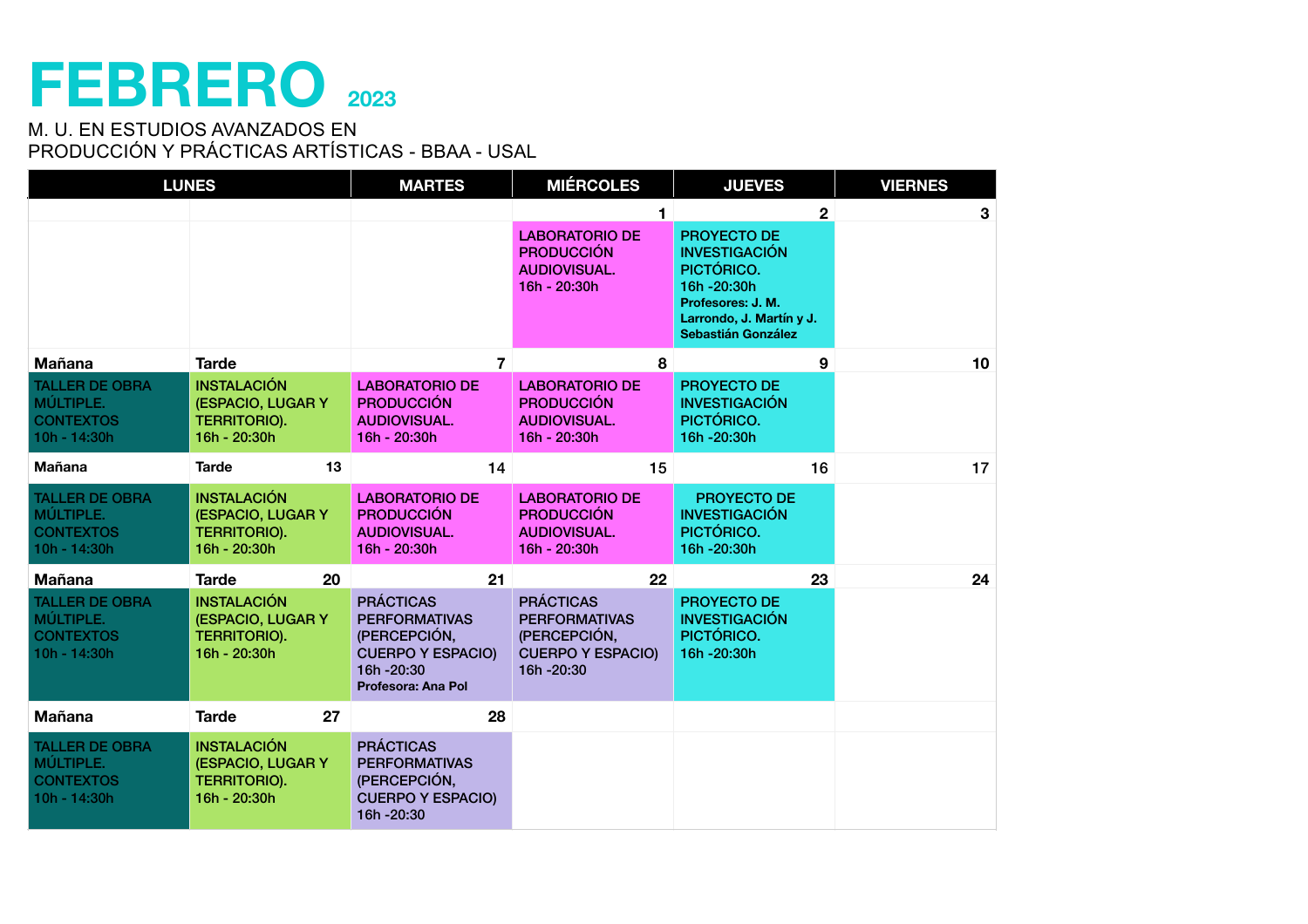### **MARZO <sup>2023</sup>**

| <b>LUNES</b>                                                                     |                                                                                                                           |                                                                                                                            | <b>MARTES</b>                                                                                                                      |                                                                         | <b>MIÉRCOLES</b>                                                                                                       | <b>JUEVES</b>                                                                   | <b>VIERNES</b>  |
|----------------------------------------------------------------------------------|---------------------------------------------------------------------------------------------------------------------------|----------------------------------------------------------------------------------------------------------------------------|------------------------------------------------------------------------------------------------------------------------------------|-------------------------------------------------------------------------|------------------------------------------------------------------------------------------------------------------------|---------------------------------------------------------------------------------|-----------------|
|                                                                                  |                                                                                                                           |                                                                                                                            |                                                                                                                                    | <b>Mañana</b>                                                           | <b>Tarde</b><br><b>PRÁCTICAS</b><br><b>PERFORMATIVAS</b><br>(PERCEPCIÓN,<br><b>CUERPO Y ESPACIO)</b><br>16h - 20:30    | $\mathbf{2}$<br>PROYECTO DE<br><b>INVESTIGACIÓN</b><br>PICTÓRICO.<br>16h-20:30h | $3\phantom{.0}$ |
| Mañana<br><b>TALLER DE OBRA</b><br>MÚLTIPLE.<br><b>CONTEXTOS</b><br>10h - 14:30h | <b>Tarde</b><br><b>INSTALACIÓN</b><br>(ESPACIO, LUGAR Y<br><b>TERRITORIO).</b><br>16h - 20:30h                            | 6 Mañana                                                                                                                   | <b>Tarde</b><br>$7^{\circ}$<br><b>PRÁCTICAS</b><br><b>PERFORMATIVAS</b><br>(PERCEPCIÓN,<br><b>CUERPO Y ESPACIO)</b><br>16h - 20:30 | <b>Mañana</b>                                                           | 8<br><b>Tarde</b><br><b>PRÁCTICAS</b><br><b>PERFORMATIVAS</b><br>(PERCEPCIÓN,<br><b>CUERPO Y ESPACIO)</b><br>16h-20:30 | 9<br><b>PROYECTO DE</b><br><b>INVESTIGACIÓN</b><br>PICTÓRICO.<br>16h-20:30h     | 10              |
|                                                                                  | <b>Tarde</b><br>13 <sup>1</sup><br><b>INSTALACIÓN</b><br><b>(ESPACIO, LUGAR Y)</b><br><b>TERRITORIO).</b><br>16h - 20:30h | <b>Mañana</b><br><b>PRÁCTICAS</b><br><b>COLABORATIVAS</b><br>$11h - 14:30h$<br><b>PROFESOR: Diego</b><br>del Pozo Barriuso | <b>Tarde</b><br><b>PRÁCTICAS</b><br><b>COLABORATIVAS</b><br>16h - 20:30h                                                           | 14 Mañana<br><b>PRÁCTICAS</b><br><b>COLABORATIVAS</b><br>10h - 14:30h   | 15<br><b>Tarde</b><br><b>PRÁCTICAS</b><br><b>COLABORATIVAS</b><br>16h - 19:30h                                         | 16<br>PROYECTO DE<br><b>INVESTIGACIÓN</b><br>PICTÓRICO.<br>16h-20:30h           | 17              |
|                                                                                  | <b>Tarde</b><br><b>20</b><br><b>INSTALACIÓN</b><br>(ESPACIO, LUGAR Y<br><b>TERRITORIO).</b><br>16h - 20:30h               | Mañana<br><b>PRÁCTICAS</b><br><b>COLABORATIVAS</b><br>$11h - 14:30h$                                                       | <b>Tarde</b><br><b>PRÁCTICAS</b><br><b>COLABORATIVAS</b><br>16h - 20:30h                                                           | 21 Mañana<br><b>PRÁCTICAS</b><br><b>COLABORATIVAS</b><br>$10h - 14:30h$ | <b>Tarde</b><br>$22 \,$<br><b>PRÁCTICAS</b><br><b>COLABORATIVAS</b><br>16h - 19:30h                                    | 23<br><b>PROYECTO DE</b><br><b>INVESTIGACIÓN</b><br>PICTÓRICO.<br>16h-20:30h    | 24              |
|                                                                                  | <b>Tarde</b><br>27<br><b>INSTALACIÓN</b><br>(ESPACIO, LUGAR Y<br><b>TERRITORIO).</b><br>16h - 20:30h                      | Mañana<br><b>PRÁCTICAS</b><br><b>COLABORATIVAS</b><br>$11h - 14:30h$                                                       | <b>Tarde</b><br>28<br><b>PRÁCTICAS</b><br><b>COLABORATIVAS</b><br>16h - 20:30h                                                     | Mañana<br><b>PRÁCTICAS</b><br><b>COLABORATIVAS</b><br>$10h - 14:30h$    | 29<br><b>Tarde</b><br><b>PRÁCTICAS</b><br><b>COLABORATIVAS</b><br>16h - 19:30h                                         | 30<br><b>PROYECTO DE</b><br><b>INVESTIGACIÓN</b><br>PICTÓRICO.<br>16h - 20:30h  | 31              |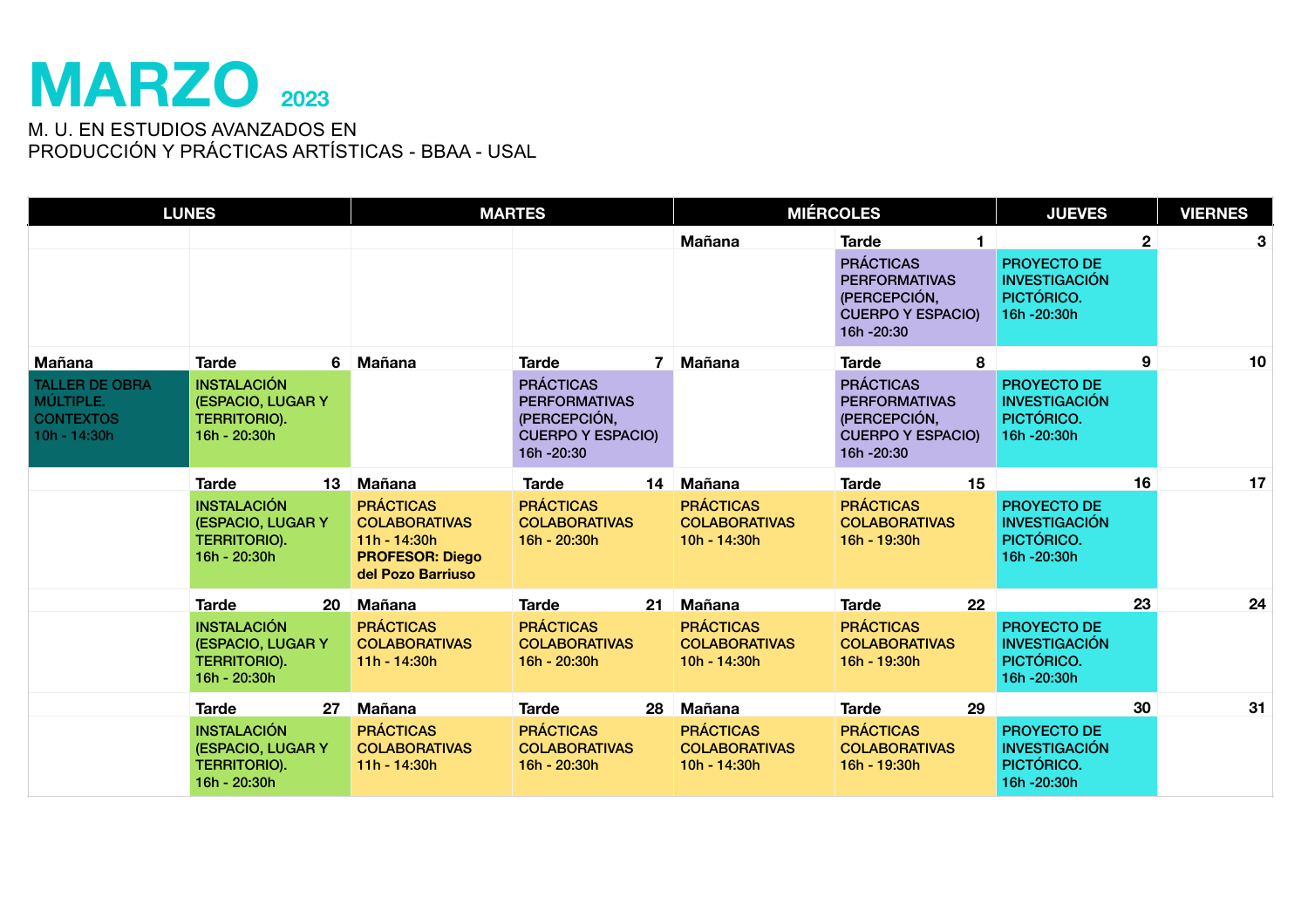### **ABRIL <sup>2023</sup>**

| <b>LUNES</b>                                                                   | <b>MARTES</b> | <b>MIÉRCOLES</b> | <b>JUEVES</b>                                                   | <b>VIERNES</b> |
|--------------------------------------------------------------------------------|---------------|------------------|-----------------------------------------------------------------|----------------|
|                                                                                |               |                  |                                                                 |                |
|                                                                                |               |                  |                                                                 |                |
| 3                                                                              | 4             | 5                | 6                                                               | $\overline{7}$ |
| <b>INSTALACIÓN</b><br>(ESPACIO, LUGAR Y<br><b>TERRITORIO).</b><br>16h - 20:30h |               |                  |                                                                 |                |
| 10                                                                             | 11            | 12               | 13                                                              | 14             |
|                                                                                |               |                  |                                                                 |                |
| 17                                                                             | 18            | 19               | 20                                                              | 21             |
|                                                                                |               |                  | PROYECTO DE<br><b>INVESTIGACIÓN</b><br>PICTÓRICO.<br>16h-20:30h |                |
| 24                                                                             | 25            | 26               | 27                                                              | 28             |
|                                                                                |               |                  | PROYECTO DE<br><b>INVESTIGACIÓN</b><br>PICTÓRICO.<br>16h-20:30h |                |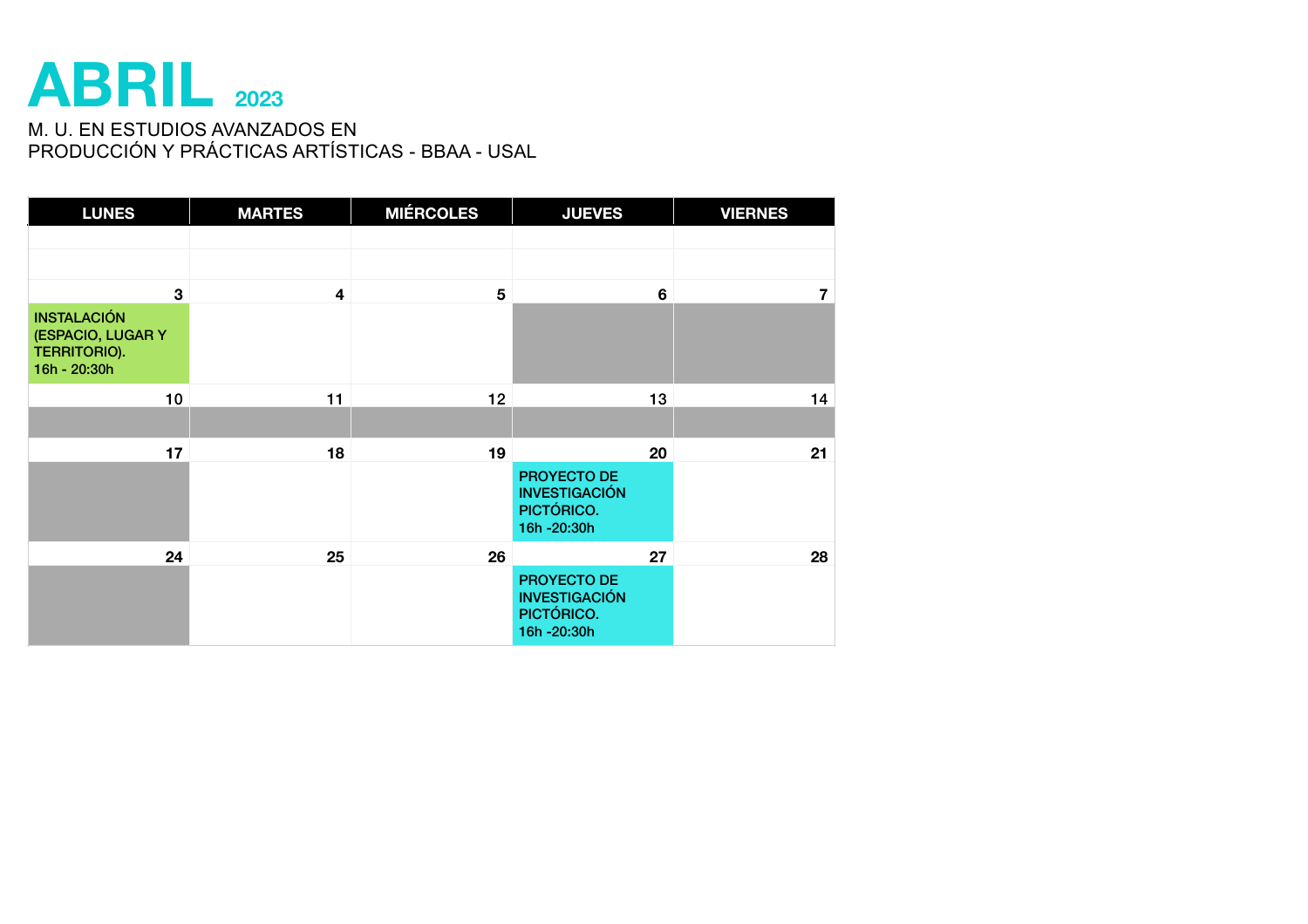# **MAYO** 2022

| <b>LUNES</b>                                                                   | <b>MARTES</b> |                                                          | <b>MIÉRCOLES</b>                                         |              | <b>JUEVES</b>                                                   |    | <b>VIERNES</b> |   |
|--------------------------------------------------------------------------------|---------------|----------------------------------------------------------|----------------------------------------------------------|--------------|-----------------------------------------------------------------|----|----------------|---|
|                                                                                |               | 2 Mañana                                                 | <b>Tarde</b>                                             | $\mathbf{3}$ |                                                                 | 4  |                | 6 |
|                                                                                |               | <b>PRÁCTICAS</b><br><b>COLABORATIVAS</b><br>11h - 14:30h | <b>PRÁCTICAS</b><br><b>COLABORATIVAS</b><br>16h - 19:30h |              | PROYECTO DE<br><b>INVESTIGACIÓN</b><br>PICTÓRICO.<br>16h-20:30h |    |                |   |
| 9                                                                              | 10            |                                                          |                                                          | 11           |                                                                 | 12 | 13             |   |
| <b>INSTALACIÓN</b><br>(ESPACIO, LUGAR Y<br><b>TERRITORIO).</b><br>16h - 20:30h |               |                                                          |                                                          |              |                                                                 |    |                |   |
| 16                                                                             | 17            |                                                          |                                                          | 18           |                                                                 | 19 | 20             |   |
| <b>INSTALACIÓN</b><br>(ESPACIO, LUGAR Y<br>TERRITORIO).<br>16h - 20:30         |               |                                                          |                                                          |              |                                                                 |    |                |   |
| 23                                                                             | 24            |                                                          |                                                          | 25           |                                                                 | 26 | 27             |   |
|                                                                                |               |                                                          |                                                          |              |                                                                 |    |                |   |